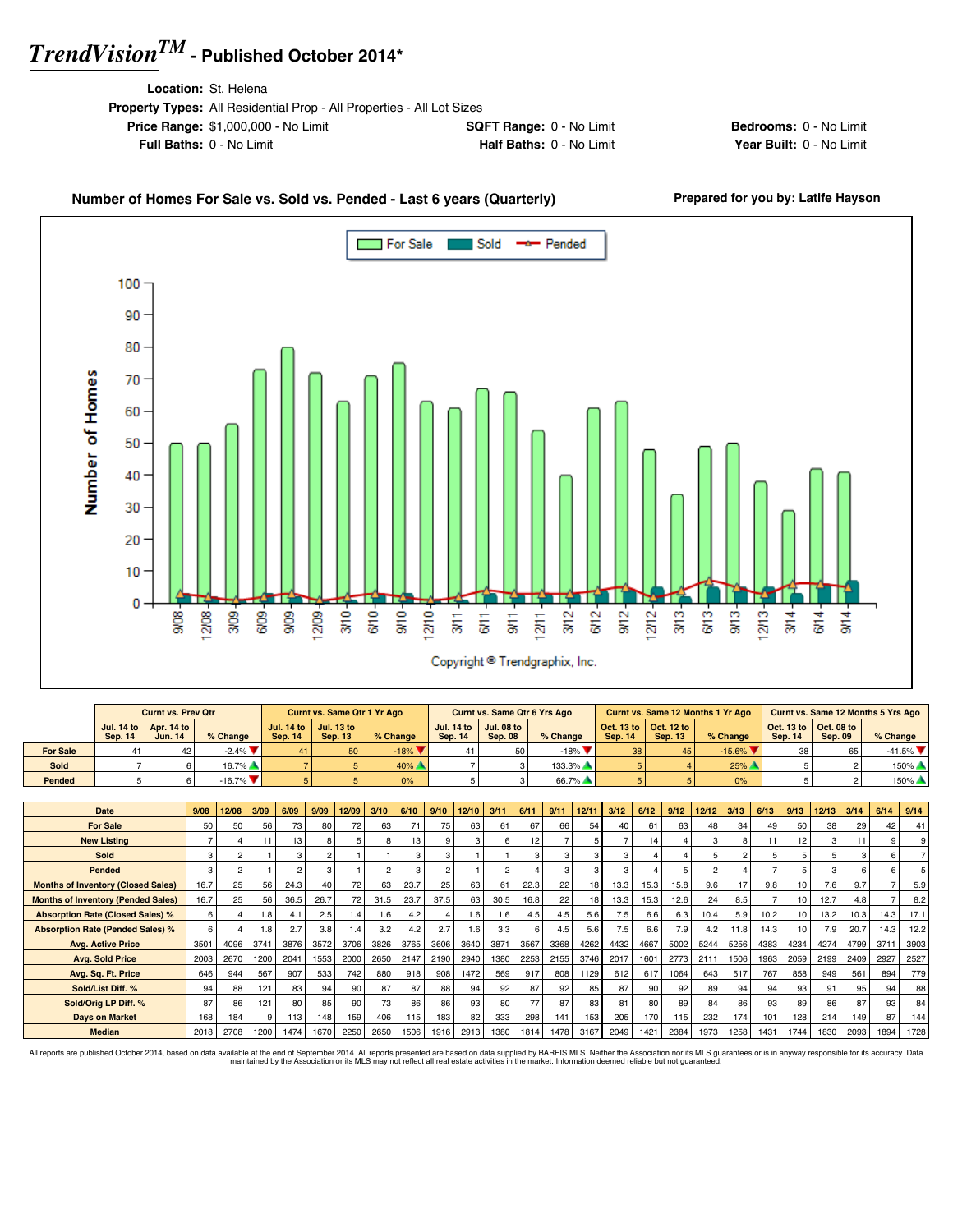**Location:** St. Helena

 $12/08$ 3/09 6/09  $\frac{9}{20}$ 12/09-

908

| <b>Property Types:</b> All Residential Prop - All Properties - All Lot Sizes |                                 |
|------------------------------------------------------------------------------|---------------------------------|
| <b>Price Range: \$1,000,000 - No Limit</b>                                   | <b>SQFT Range: 0 - No Limit</b> |
| <b>Full Baths: 0 - No Limit</b>                                              | <b>Half Baths: 0 - No Limit</b> |

 $\frac{370}{5}$  $6/10-$   $9/10 12/10 -$  **Bedrooms:** 0 - No Limit **Year Built: 0 - No Limit** 

 $3<sup>13</sup>$ 

 $6/13 \frac{3}{2}$  $12/13 3/14$ 

 $6/14$  $9/14$ 

### Avg Price per SQFT Г 1600 1500 1400 1300 Avg. Price per SQ. FT. 1200 1100 1000 900 800 700 600 500 400

Average Price per SQFT - Last 6 years (Quarterly) **Average Price per SQFT - Last 6 years (Quarterly) Prepared for you by: Latife Hayson** 

|                                           |                                     | <b>Curnt vs. Prev Qtr</b>    |                |               |      |                                     |                | <b>Curnt vs. Same Qtr 1 Yr Ago</b>  |               |                              |                |                   | <b>Curnt vs. Same Qtr 6 Yrs Ago</b> |      |          |          |                              |      | <b>Curnt vs. Same 12 Months 1 Yr Ago</b> |                |                |                | Curnt vs. Same 12 Months 5 Yrs Ago |                              |       |          |                     |
|-------------------------------------------|-------------------------------------|------------------------------|----------------|---------------|------|-------------------------------------|----------------|-------------------------------------|---------------|------------------------------|----------------|-------------------|-------------------------------------|------|----------|----------|------------------------------|------|------------------------------------------|----------------|----------------|----------------|------------------------------------|------------------------------|-------|----------|---------------------|
|                                           | <b>Jul. 14 to</b><br><b>Sep. 14</b> | <b>Apr. 14 to</b><br>Jun. 14 |                | % Change      |      | <b>Jul. 14 to</b><br><b>Sep. 14</b> |                | <b>Jul. 13 to</b><br><b>Sep. 13</b> |               | % Change                     | <b>Sep. 14</b> | <b>Jul. 14 to</b> | <b>Jul. 08 to</b><br><b>Sep. 08</b> |      | % Change |          | Oct. 13 to<br><b>Sep. 14</b> |      | Oct. 12 to<br><b>Sep. 13</b>             |                | % Change       |                | Oct. 13 to<br><b>Sep. 14</b>       | Oct. 08 to<br><b>Sep. 09</b> |       | % Change |                     |
| Avg. Sq. Ft.<br>Price                     | 779                                 | 894                          |                | $-12.9\%$     |      | 779                                 |                | 858                                 |               | $-9.2%$ $\blacktriangledown$ |                | 779               |                                     | 646  |          | $20.6\%$ | 821.2                        |      | 727.9                                    |                | 12.8%          |                | 821.2                              |                              | 780.3 |          | $5.2\%$ $\triangle$ |
|                                           |                                     |                              |                |               |      |                                     |                |                                     |               |                              |                |                   |                                     |      |          |          |                              |      |                                          |                |                |                |                                    |                              |       |          |                     |
|                                           | Date                                |                              | 9/08           | 12/08         | 3/09 | 6/09                                | 9/09           | 12/09                               | 3/10          | 6/10                         | 9/10           | 12/10             | 3/11                                | 6/11 | 9/11     | 12/11    | 3/12                         | 6/12 | 9/12                                     | 12/12          | 3/13           | 6/13           | 9/13                               | 12/13                        | 3/14  | 6/14     | 9/14                |
|                                           | <b>For Sale</b>                     |                              | 50             | 50            | 56   | 73                                  | 80             | 72                                  | 63            | 71                           | 75             | 63                | 61                                  | 67   | 66       | 54       | 40                           | 61   | 63                                       | 48             | 34             | 49             | 50                                 | 38                           | 29    | 42       | 41                  |
|                                           | <b>New Listing</b>                  |                              | $\overline{7}$ |               | 11   | 13                                  | 8              | 5                                   | 8             | 13                           | 9              | 3                 | ĥ                                   | 12   |          |          |                              | 14   |                                          | 3              | 8              | $-11$          | 12                                 |                              | 11    |          | 9 <sup>1</sup>      |
|                                           | Sold                                |                              | 3              |               |      |                                     | $\overline{c}$ |                                     |               | 3                            | 3              |                   |                                     | 3    |          |          | 3                            |      |                                          |                | $\overline{2}$ | 5              | 5                                  |                              |       |          | $\overline{7}$      |
|                                           | Pended                              |                              | 3              | $\mathcal{P}$ |      |                                     | 3              |                                     | $\mathcal{P}$ | 3                            | $\overline{2}$ |                   | $\mathfrak{p}$                      |      |          | з        | з                            |      | 5                                        | $\overline{2}$ | $\Delta$       | $\overline{7}$ | 5                                  |                              |       |          | 5 <sup>1</sup>      |
| <b>Months of Inventory (Closed Sales)</b> |                                     |                              | 16.7           | 25            | 56   | 24.3                                | 40             | 72                                  | 63            | 23.7                         | 25             | 63                | 61                                  | 22.3 | 22       | 18       | 13.3                         | 15.3 | 15.8                                     | 9.6            | 17             | 9.8            | 10                                 | 7.6                          | 9.7   |          | 5.9                 |
| <b>Months of Inventory (Pended Sales)</b> |                                     |                              | 16.7           | 25            | 56   | 36.5                                | 26.7           | 72                                  | 31.5          | 23.7                         | 37.5           | 63                | 30.5                                | 16.8 | 22       | 18       | 13.3                         | 15.3 | 12.6                                     | 24             | 8.5            |                | 10                                 | 12.7                         | 4.8   |          | 8.2                 |
| <b>Absorption Rate (Closed Sales) %</b>   |                                     |                              | 6              |               | 1.8  | 4.1                                 | 2.5            | 1.4                                 | 1.6           | 4.2                          |                | 1.6               | 1.6                                 | 4.5  | 4.5      | 5.6      | 7.5                          | 6.6  | 6.3                                      | 10.4           | 5.9            | 10.2           | 10                                 | 13.2                         | 10.3  | 14.3     | 17.1                |
| <b>Absorption Rate (Pended Sales) %</b>   |                                     |                              | 6              |               | 1.8  | 2.7                                 | 3.8            | 1.4                                 | 3.2           | 4.2                          | 2.7            | 1.6               | 3.3                                 | 6    | 4.5      | 5.6      | 7.5                          | 6.6  | 7.9                                      | 4.2            | 11.8           | 14.3           | 10                                 | 7.9                          | 20.7  | 14.3     | 12.2                |
|                                           | <b>Ava. Active Price</b>            |                              | 3501           | 4096          | 3741 | 3876                                | 3572           | 3706                                | 3826          | 3765                         | 3606           | 3640              | 3871                                | 3567 | 3368     | 4262     | 4432                         | 4667 | 5002                                     | 5244           | 5256           | 4383           | 4234                               | 4274                         | 4799  | 3711     | 3903                |
|                                           | <b>Avg. Sold Price</b>              |                              | 2003           | 2670          | 1200 | 2041                                | 1553           | 2000                                | 2650          | 2147                         | 2190           | 2940              | 1380                                | 2253 | 2155     | 3746     | 2017                         | 1601 | 2773                                     | 2111           | 1506           | 1963           | 2059                               | 2199                         | 2409  | 2927     | 2527                |
|                                           | Avg. Sq. Ft. Price                  |                              | 646            | 944           | 567  | 907                                 | 533            | 742                                 | 880           | 918                          | 908            | 1472              | 569                                 | 917  | 808      | 1129     | 612                          | 617  | 1064                                     | 643            | 517            | 767            | 858                                | 949                          | 561   | 894      | 779                 |
|                                           | Sold/List Diff. %                   |                              | 94             | 88            | 121  | 83                                  | 94             | 90                                  | 87            | 87                           | 88             | 94                | 92                                  | 87   | 92       | 85       | 87                           | 90   | 92                                       | 89             | 94             | 94             | 93                                 | 91                           | 95    | 94       | 88                  |
|                                           | Sold/Orig LP Diff. %                |                              | 87             | 86            | 121  | 80                                  | 85             | 90                                  | 73            | 86                           | 86             | 93                | 80                                  | 77   | 87       | 83       | 81                           | 80   | 89                                       | 84             | 86             | 93             | 89                                 | 86                           | 87    | 93       | 84                  |
|                                           | <b>Days on Market</b>               |                              | 168            | 184           |      | 113                                 | 148            | 159                                 | 406           | 115                          | 183            | 82                | 333                                 | 298  | 141      | 153      | 205                          | 170  | 115                                      | 232            | 174            | 101            | 128                                | 214                          | 149   | 87       | 144                 |
|                                           | <b>Median</b>                       |                              | 2018           | 2708          | 1200 | 1474                                | 1670           | 2250                                | 2650          | 1506                         | 1916           | 2913              | 1380                                | 1814 | 1478     | 3167     | 2049                         | 1421 | 2384                                     | 1973           | 1258           | 1431           | 1744                               | 1830                         | 2093  | 1894     | 1728                |

 $6/11$  $rac{1}{30}$  $1211 3/12 6/12$  $9/12 12/12 -$ 

Copyright <sup>@</sup> Trendgraphix, Inc.

 $3/11$ 

All reports are published October 2014, based on data available at the end of September 2014. All reports presented are based on data avaindanced by the Association or its MLS may not reflect all real estate activities in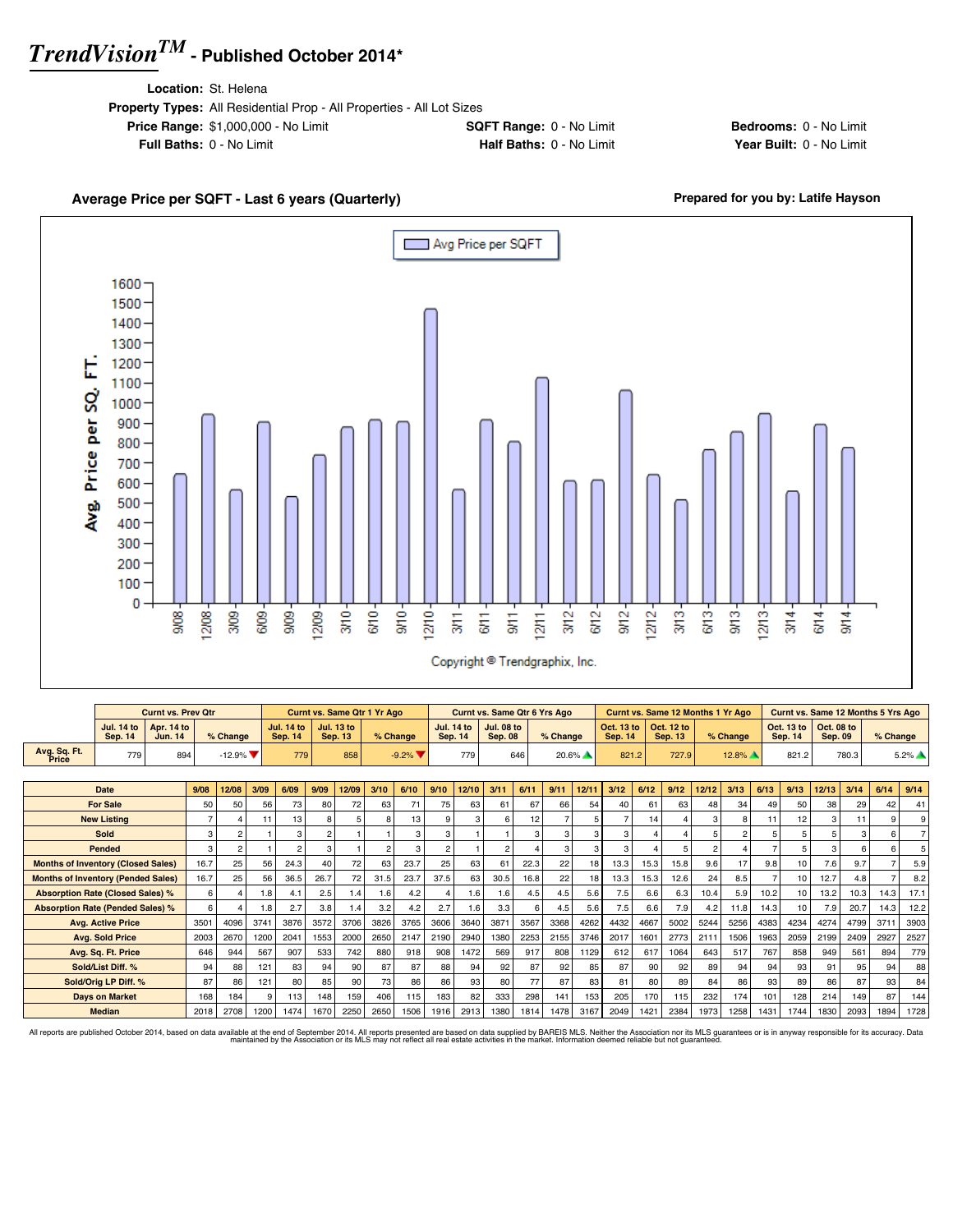**Location:** St. Helena

| <b>Property Types:</b> All Residential Prop - All Properties - All Lot Sizes |                                 |
|------------------------------------------------------------------------------|---------------------------------|
| <b>Price Range: \$1,000,000 - No Limit</b>                                   | <b>SQFT Range: 0 - No Limit</b> |
| <b>Full Baths: 0 - No Limit</b>                                              | Half Baths: 0 - No Limit        |
|                                                                              |                                 |

**Bedrooms:** 0 - No Limit **Year Built: 0 - No Limit** 

### Avg Days On Market & SP/Orig LP % - Last 6 years (Quarterly) **Prepared for you by: Latife Hayson**



|                           |                | <b>Curnt vs. Prev Qtr</b>                        |                               |                | <b>Curnt vs. Same Qtr 1 Yr Ago</b>                      |                      |         | <b>Curnt vs. Same Qtr 6 Yrs Ago</b>         |                         |                |                                                         | Curnt vs. Same 12 Months 1 Yr Ago |                |                                                                 | <b>Curnt vs. Same 12 Months 5 Yrs Ago</b> |
|---------------------------|----------------|--------------------------------------------------|-------------------------------|----------------|---------------------------------------------------------|----------------------|---------|---------------------------------------------|-------------------------|----------------|---------------------------------------------------------|-----------------------------------|----------------|-----------------------------------------------------------------|-------------------------------------------|
|                           | <b>Sep. 14</b> | Jul. 14 to $\vert$ Apr. 14 to $\vert$<br>Jun. 14 | % Change                      | <b>Sep. 14</b> | Jul. 14 to $\vert$ Jul. 13 to $\vert$<br><b>Sep. 13</b> | % Change             | Sep. 14 | Jul. 14 to   Jul. 08 to  <br><b>Sep. 08</b> | $%$ Change              | <b>Sep. 14</b> | Oct. 13 to $\vert$ Oct. 12 to $\vert$<br><b>Sep. 13</b> | % Change                          | <b>Sep. 14</b> | $\vert$ Oct. 13 to $\vert$ Oct. 08 to $\vert$<br><b>Sep. 09</b> | $%$ Change                                |
| Days on Market            | 144            | 87                                               | 65.5%                         | 144            | 128                                                     | $12.5\%$ $\triangle$ | 144     | 168                                         | $-14.3\%$               | 145            | 156                                                     | $-7.1\%$ $\blacksquare$           | 145            | 127                                                             | $14.2\%$ $\triangle$                      |
| Sold/Oria LP<br>Diff. $%$ | 84             | 93                                               | $-9.7\%$ $\blacktriangledown$ | 84             | 89                                                      | $-5.6\%$             | 84      |                                             | $-3.4\%$ $\blacksquare$ | 87             | 88                                                      | $-1.1\%$ $\blacksquare$           | 87             | 88                                                              | $-1.1\%$ $\blacktriangledown$             |

| Date                                      | 9/08           | 12/08           | 3/09 | 6/09 | 9/09 | 12/09 | 3/10   | 6/10 | 9/10           | 12/10 | 3/11           | 6/11 | 9/11 | 12/11           | 3/12 | 6/12 | 9/12 | 12/12         | 3/13           | 6/13 | 9/13            | 12/13 | 3/14 | 6/14     | 9/14 |
|-------------------------------------------|----------------|-----------------|------|------|------|-------|--------|------|----------------|-------|----------------|------|------|-----------------|------|------|------|---------------|----------------|------|-----------------|-------|------|----------|------|
| <b>For Sale</b>                           | 50             | 50              | 56   | 73   | 80   | 72    | 63     | 71   | 75             | 63    | 61             | 67   | 66   | 54              | 40   | 61   | 63   | 48            | 34             | 49   | 50              | 38    | 29   | 42       | 41   |
| <b>New Listing</b>                        | $\overline{ }$ |                 | 11   | 13   |      |       |        | 13   | $\mathbf{Q}$   | 3     | ĥ              | 12   |      |                 |      | 14   |      | $\mathcal{R}$ | 8              |      | 12              |       | 11   | $\Omega$ |      |
| Sold                                      | 3              |                 |      |      |      |       |        | 3    | $\mathbf{3}$   |       |                | 3    |      |                 |      |      |      |               | $\mathfrak{p}$ |      | 5               |       |      |          |      |
| Pended                                    | 3              |                 |      |      |      |       | ີ      | 3    | $\mathfrak{p}$ |       | $\mathfrak{p}$ |      |      |                 |      |      | 5    |               |                |      | 5               |       |      |          |      |
| <b>Months of Inventory (Closed Sales)</b> | 16.7           | 25              | 56   | 24.3 | 40   | 72    | 63     | 23.7 | 25             | 63    | 61             | 22.3 | 22   | 18 <sup>1</sup> | 13.3 | 15.3 | 15.8 | 9.6           | 17             | 9.8  | 10 <sup>1</sup> | 7.6   | 9.7  |          | 5.9  |
| <b>Months of Inventory (Pended Sales)</b> | 16.7           | 25 <sub>1</sub> | 56   | 36.5 | 26.7 | 72    | 31.5   | 23.7 | 37.5           | 63    | 30.5           | 16.8 | 22   | 18 <sup>1</sup> | 13.3 | 15.3 | 12.6 | 24            | 8.5            |      | 10              | 12.7  | 4.8  |          | 8.2  |
| <b>Absorption Rate (Closed Sales) %</b>   | 6              |                 | 1.8  | 4.1  | 2.5  | 1.4   | $.6\,$ | 4.2  |                | 1.6   | 1.6            | 4.5  | 4.5  | 5.6             | 7.5  | 6.6  | 6.3  | 10.4          | 5.9            | 10.2 | 10              | 13.2  | 10.3 | 14.3     | 17.1 |
| <b>Absorption Rate (Pended Sales) %</b>   | 6              |                 | 1.8  | 2.7  | 3.8  | 1.4   | 3.2    | 4.2  | 2.7            | 1.6   | 3.3            | ĥ    | 4.5  | 5.6             | 7.5  | 6.6  | 7.9  | 4.2           | 11.8           | 14.3 | 10              | 7.9   | 20.7 | 14.3     | 12.2 |
| <b>Avg. Active Price</b>                  | 3501           | 4096            | 3741 | 3876 | 3572 | 3706  | 3826   | 3765 | 3606           | 3640  | 3871           | 3567 | 3368 | 4262            | 4432 | 4667 | 5002 | 5244          | 5256           | 4383 | 4234            | 4274  | 4799 | 3711     | 3903 |
| <b>Avg. Sold Price</b>                    | 2003           | 2670            | 1200 | 2041 | 1553 | 2000  | 2650   | 2147 | 2190           | 2940  | 1380           | 2253 | 2155 | 3746            | 2017 | 1601 | 2773 | 2111          | 1506           | 1963 | 2059            | 2199  | 2409 | 2927     | 2527 |
| Avg. Sq. Ft. Price                        | 646            | 944             | 567  | 907  | 533  | 742   | 880    | 918  | 908            | 1472  | 569            | 917  | 808  | 1129            | 612  | 617  | 1064 | 643           | 517            | 767  | 858             | 949   | 561  | 894      | 779  |
| Sold/List Diff. %                         | 94             | 88              | 121  | 83   | 94   | 90    | 87     | 87   | 88             | 94    | 92             | 87   | 92   | 85              | 87   | 90   | 92   | 89            | 94             | 94   | 93              | 91    | 95   | 94       | 88   |
| Sold/Orig LP Diff. %                      | 87             | 86              | 121  | 80   | 85   | 90    | 73     | 86   | 86             | 93    | 80             | 77   | 87   | 83              | 81   | 80   | 89   | 84            | 86             | 93   | 89              | 86    | 87   | 93       | 84   |
| <b>Days on Market</b>                     | 168            | 184             | 9    | 113  | 148  | 159   | 406    | 115  | 183            | 82    | 333            | 298  | 141  | 153             | 205  | 170  | 115  | 232           | 174            | 101  | 128             | 214   | 149  | 87       | 144  |
| <b>Median</b>                             | 2018           | 2708            | 1200 | 1474 | 1670 | 2250  | 2650   | 1506 | 1916           | 2913  | 1380           | 1814 | 1478 | 3167            | 2049 | 1421 | 2384 | 1973          | 1258           | 1431 | 1744            | 1830  | 2093 | 1894     | 1728 |

All reports are published October 2014, based on data available at the end of September 2014. All reports presented are based on data avapplied by the Association or its MLS may not reflect all real estate activities in th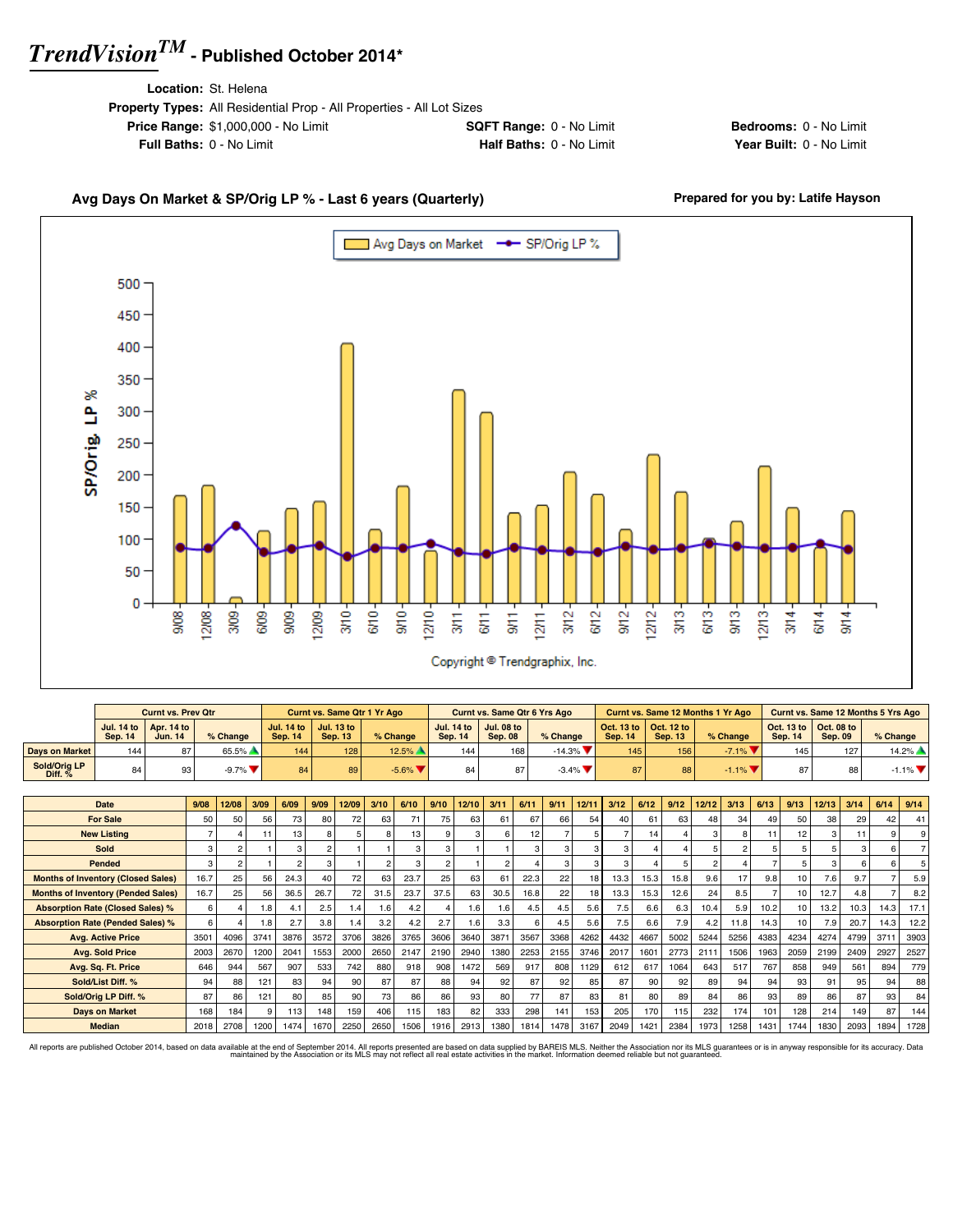**Location:** St. Helena

| LUCQUUIL OL HUUTHA                                                           |                                 |  |
|------------------------------------------------------------------------------|---------------------------------|--|
| <b>Property Types:</b> All Residential Prop - All Properties - All Lot Sizes |                                 |  |
| <b>Price Range: \$1,000,000 - No Limit</b>                                   | <b>SQFT Range: 0 - No Limit</b> |  |
| <b>Full Baths: 0 - No Limit</b>                                              | <b>Half Baths: 0 - No Limit</b> |  |
|                                                                              |                                 |  |

**Bedrooms:** 0 - No Limit **Year Built: 0 - No Limit** 

### Average Price of For Sale and Sold - Last 6 years (Quarterly) **Prepared for you by: Latife Hayson**



|                      |                | <b>Curnt vs. Prev Qtr</b>                               |                                |                                | Curnt vs. Same Qtr 1 Yr Ago         |          |                | <b>Curnt vs. Same Qtr 6 Yrs Ago</b>                     |          |                |                                                         | <b>Curnt vs. Same 12 Months 1 Yr Ago</b> |                                                         |                | Curnt vs. Same 12 Months 5 Yrs Ago |
|----------------------|----------------|---------------------------------------------------------|--------------------------------|--------------------------------|-------------------------------------|----------|----------------|---------------------------------------------------------|----------|----------------|---------------------------------------------------------|------------------------------------------|---------------------------------------------------------|----------------|------------------------------------|
|                      | <b>Sep. 14</b> | Jul. 14 to $\vert$ Apr. 14 to $\vert$<br><b>Jun. 14</b> | % Change                       | Jul. 14 to 1<br><b>Sep. 14</b> | <b>Jul. 13 to</b><br><b>Sep. 13</b> | % Change | <b>Sep. 14</b> | Jul. 14 to $\vert$ Jul. 08 to $\vert$<br><b>Sep. 08</b> | % Change | <b>Sep. 14</b> | Oct. 13 to $\vert$ Oct. 12 to $\vert$<br><b>Sep. 13</b> | % Change                                 | Oct. 13 to $\vert$ Oct. 08 to $\vert$<br><b>Sep. 14</b> | <b>Sep. 09</b> | $%$ Change                         |
| Avg. Active<br>Price | 3903           | 371                                                     | $5.2\%$ $\triangle$            | 3903                           | 4234                                | $-7.8%$  | 3903           | 3501                                                    | $11.5\%$ | 4116           | 4734                                                    | $-13.1\%$                                | 4116                                                    | 3795           | $8.5\%$ $\triangle$                |
| Avg. Sold Price      | 2527           | 2927                                                    | $-13.7\%$ $\blacktriangledown$ | 2527                           | 2059                                | $22.7\%$ | 2527           | 2003                                                    | $26.2\%$ | 2546           | 1981                                                    | 28.5%                                    | 2546                                                    | 1971           | $29.2\%$ $\triangle$               |

| <b>Date</b>                               | 9/08 | 12/08 | 3/09 | 6/09 | 9/09 | 12/09 | 3/10   | 6/10 | 9/10         | 12/10 | 3/11             | 6/11 | 9/11 | 12/11 | 3/12 | 6/12 | 9/12 | 12/12 | 3/13 | 6/13 | 9/13 | 12/13 | 3/14 | 6/14 | 9/14 |
|-------------------------------------------|------|-------|------|------|------|-------|--------|------|--------------|-------|------------------|------|------|-------|------|------|------|-------|------|------|------|-------|------|------|------|
| <b>For Sale</b>                           | 50   | 50    | 56   | 73   | 80   | 72    | 63     | 71   | 75           | 63    | 61               | 67   | 66   | 54    | 40   | 61   | 63   | 48    | 34   | 49   | 50   | 38    | 29   | 42   | 41   |
| <b>New Listing</b>                        |      |       | 11   | 13   |      |       |        | 13   | $\mathbf{Q}$ | 3     |                  | 12   |      |       |      | 14   |      | з     | 8    |      | 12   |       | 11   |      |      |
| Sold                                      | 3    |       |      |      |      |       |        | 3    | 3            |       |                  | 3    |      |       |      |      |      |       |      |      | 5    |       | 3    |      |      |
| Pended                                    | 3    |       |      |      |      |       |        | 3    |              |       |                  |      | з    |       |      |      |      |       |      |      | 5    |       | 6    |      |      |
| <b>Months of Inventory (Closed Sales)</b> | 16.7 | 25    | 56   | 24.3 | 40   | 72    | 63     | 23.7 | 25           | 63    | 61               | 22.3 | 22   | 18    | 13.3 | 15.3 | 15.8 | 9.6   | 17   | 9.8  | 10   | 7.6   | 9.7  |      | 5.9  |
| <b>Months of Inventory (Pended Sales)</b> | 16.7 | 25    | 56   | 36.5 | 26.7 | 72    | 31.5   | 23.7 | 37.5         | 63    | 30.5             | 16.8 | 22   | 18    | 13.3 | 15.3 | 12.6 | 24    | 8.5  |      | 10   | 12.7  | 4.8  |      | 8.2  |
| <b>Absorption Rate (Closed Sales) %</b>   | 6    |       | 1.8  | 4.1  | 2.5  | 1.4   | $.6\,$ | 4.2  |              | 1.6   | 1.6              | 4.5  | 4.5  | 5.6   | 7.5  | 6.6  | 6.3  | 10.4  | 5.9  | 10.2 | 10   | 13.2  | 10.3 | 14.3 | 17.1 |
| <b>Absorption Rate (Pended Sales) %</b>   | 6    |       | 1.8  | 2.7  | 3.8  | 1.4   | 3.2    | 4.2  | 2.7          | 1.6   | 3.3 <sub>1</sub> | 6    | 4.5  | 5.6   | 7.5  | 6.6  | 7.9  | 4.2   | 11.8 | 14.3 | 10   | 7.9   | 20.7 | 14.3 | 12.2 |
| <b>Avg. Active Price</b>                  | 3501 | 4096  | 3741 | 3876 | 3572 | 3706  | 3826   | 3765 | 3606         | 3640  | 3871             | 3567 | 3368 | 4262  | 4432 | 4667 | 5002 | 5244  | 5256 | 4383 | 4234 | 4274  | 4799 | 371  | 3903 |
| <b>Avg. Sold Price</b>                    | 2003 | 2670  | 1200 | 2041 | 1553 | 2000  | 2650   | 2147 | 2190         | 2940  | 1380             | 2253 | 2155 | 3746  | 2017 | 1601 | 2773 | 2111  | 1506 | 1963 | 2059 | 2199  | 2409 | 2927 | 2527 |
| Avg. Sq. Ft. Price                        | 646  | 944   | 567  | 907  | 533  | 742   | 880    | 918  | 908          | 1472  | 569              | 917  | 808  | 1129  | 612  | 617  | 1064 | 643   | 517  | 767  | 858  | 949   | 561  | 894  | 779  |
| Sold/List Diff. %                         | 94   | 88    | 121  | 83   | 94   | 90    | 87     | 87   | 88           | 94    | 92               | 87   | 92   | 85    | 87   | 90   | 92   | 89    | 94   | 94   | 93   | 91    | 95   | 94   | 88   |
| Sold/Orig LP Diff. %                      | 87   | 86    | 121  | 80   | 85   | 90    | 73     | 86   | 86           | 93    | 80               | 77   | 87   | 83    | 81   | 80   | 89   | 84    | 86   | 93   | 89   | 86    | 87   | 93   | 84   |
| <b>Days on Market</b>                     | 168  | 184   | 9    | 113  | 148  | 159   | 406    | 115  | 183          | 82    | 333              | 298  | 141  | 153   | 205  | 170  | 115  | 232   | 174  | 101  | 128  | 214   | 149  | 87   | 144  |
| <b>Median</b>                             | 2018 | 2708  | 1200 | 1474 | 1670 | 2250  | 2650   | 1506 | 1916         | 2913  | 1380             | 1814 | 1478 | 3167  | 2049 | 1421 | 2384 | 1973  | 1258 | 1431 | 1744 | 1830  | 2093 | 1894 | 1728 |

All reports are published October 2014, based on data available at the end of September 2014. All reports presented are based on data avapplied by the Association or its MLS may not reflect all real estate activities in th